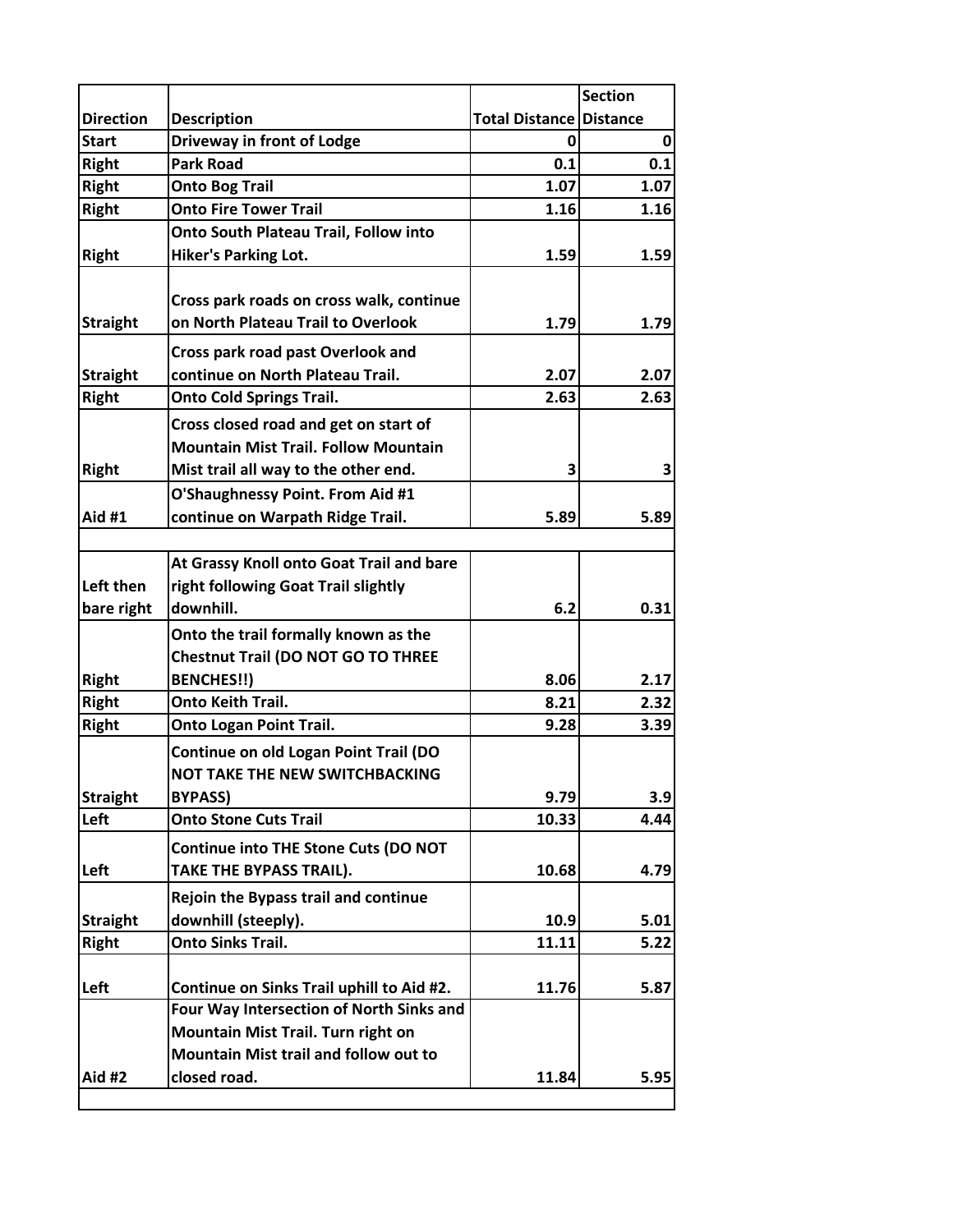|                 | Cross closed road and bare right onto               |       |      |
|-----------------|-----------------------------------------------------|-------|------|
| <b>Straight</b> | <b>Cold Springs Trail</b>                           | 12.64 | 0.8  |
|                 | Continue on Cold Springs Trail up to the            |       |      |
| Left            | <b>Red Gate.</b>                                    | 12.99 | 1.15 |
|                 | After climbing the Red Gate continue                |       |      |
| <b>Straight</b> | downhill on nature trail.                           | 13.26 | 1.42 |
|                 |                                                     |       |      |
|                 | Near the intersection where you climbed             |       |      |
|                 | up to the Red Gate, turn left and follow            |       |      |
|                 | obvious drainage down to closed road                |       |      |
| Left            | near the bottom barricades.                         | 13.51 | 1.67 |
| Left            | Onto closed road                                    | 13.57 | 1.73 |
| <b>Right</b>    | <b>Onto Bankhead Trail</b>                          | 13.6  | 1.76 |
| <b>Right</b>    | <b>Onto Dallas Branch Trail</b>                     | 14.56 | 2.72 |
| <b>Right</b>    | <b>Onto Buzzard's Roost Trail</b>                   | 14.9  | 3.06 |
|                 | At the berm bare right and follow                   |       |      |
|                 | obvious path out to Oakwood Ave                     |       |      |
| <b>Right</b>    | sidewalk.                                           | 15.1  | 3.26 |
|                 | <b>Follow sidewalk along Oakwood Ave</b>            |       |      |
|                 | down to first parking lot entrance to Oak           |       |      |
| Left            | Park.                                               | 15.22 | 3.38 |
|                 | Cross parking lot and run behind (left) of          |       |      |
|                 | baseball field, follow around to Oak Park           |       |      |
| Left            | <b>Trail head.</b>                                  | 15.66 | 3.82 |
|                 | Oak Park Trail Head. From aid station               |       |      |
| Aid #3          | follow Oak Park Trail steeply uphill.               | 15.75 | 3.91 |
|                 |                                                     |       |      |
| <b>Right</b>    | <b>Onto Bankhead Trail (downhill)</b>               | 16.73 | 0.98 |
|                 | Onto Old Panther Knob Trail, look for               |       |      |
|                 | rock cairns. This intersection is just              |       |      |
|                 | below the large pull out on Monte Sano              |       |      |
|                 | Blvd between water tower and land trust             |       |      |
| Left            | parking lot.                                        | 16.91 | 1.16 |
|                 | <b>Cross Monte Sano Blvd and continue on</b>        |       |      |
|                 | short section of Old Panther Knob trail to          |       |      |
| <b>Straight</b> | Dummy Line Trail.                                   | 16.96 | 1.21 |
| Left            | <b>Onto Dummy Line Trail (uphill)</b>               | 16.98 | 1.23 |
|                 | Follow split to the right climbing towards          |       |      |
| <b>Right</b>    | <b>Toll Gate Trail.</b>                             | 17.88 | 2.13 |
| Right           | <b>Onto Toll Gate Trail (downhill)</b>              | 18.04 | 2.29 |
| Left            | <b>Onto High Trail</b>                              | 18.4  | 2.65 |
|                 | <b>Onto Bluffline Trail. Follow Bluffline Trail</b> |       |      |
| <b>Right</b>    | all the way to Railroad Bed Trail.                  | 19.88 | 4.13 |
|                 | <b>Railroad Bed Trail. From aid station</b>         |       |      |
| Aid #4          | follow Railroad Bed Trail.                          | 21.61 | 5.86 |
|                 |                                                     |       |      |